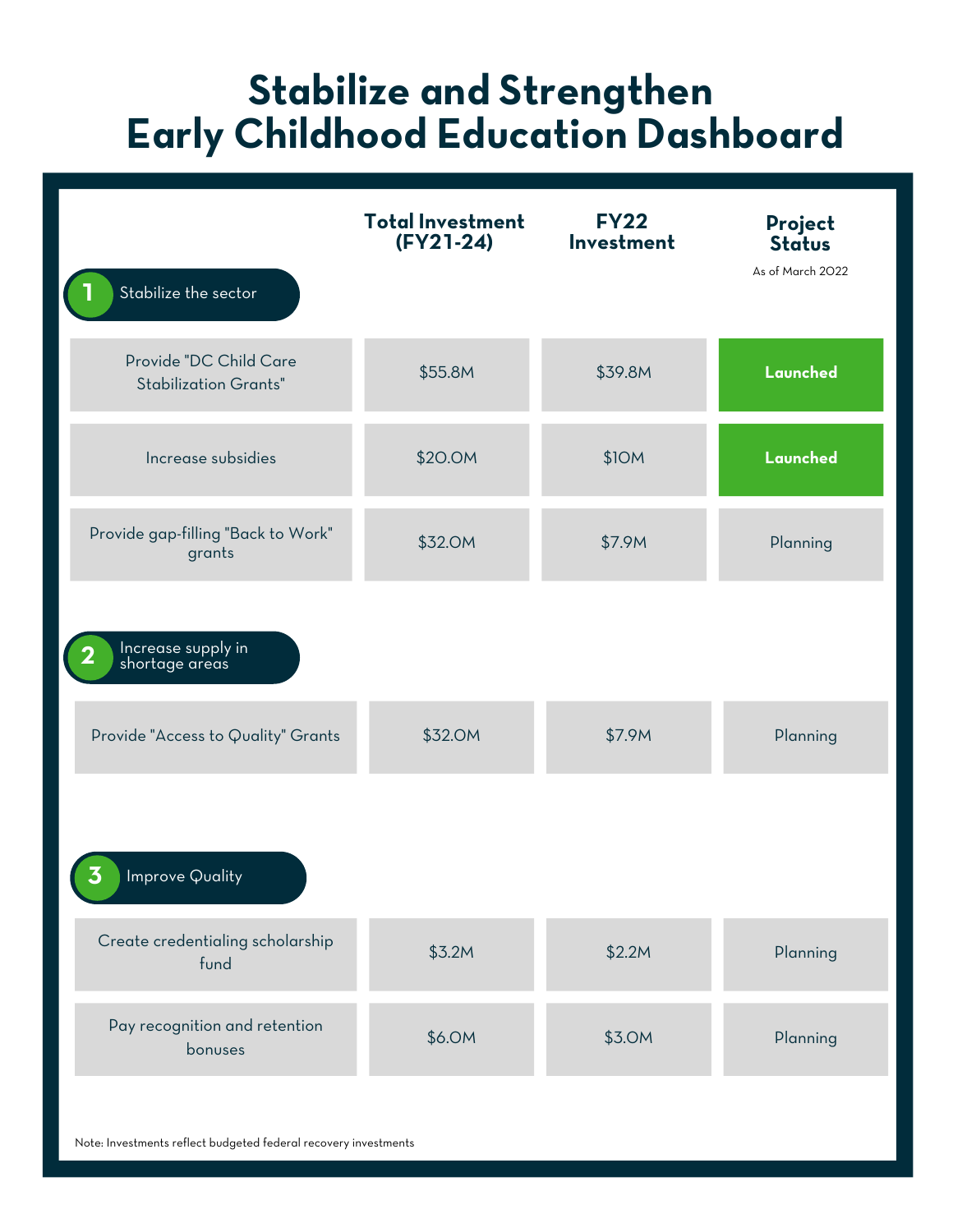| Fully Re-Open Schools                                              | <b>Total Investment</b><br>$(FY21-24)$ | <b>FY22</b><br>Investment | Project<br><b>Status</b><br>As of March 2022 |
|--------------------------------------------------------------------|----------------------------------------|---------------------------|----------------------------------------------|
|                                                                    |                                        |                           |                                              |
| Conduct broad asymptomatic<br>testing                              | \$18.0M                                | \$18.0M                   | Launched                                     |
| Ensure comprehensive layered<br>mitigation                         | \$19.0M                                | \$19.0M                   | Launched                                     |
| Provide public schools facilities<br>grants                        | \$20.0M                                | \$10.0M                   | Launched                                     |
| Re-engage students,<br>ensure attendance                           |                                        |                           |                                              |
| Run a "Back to In-Person School"<br>Campaign                       | \$0.7M                                 | \$O                       | Complete                                     |
| Provide direct support to families<br>hesitant to return to school | \$0.7M                                 | \$O.3M                    | Launched                                     |
| Expand "Every Day Counts!" family<br>communication tools           | \$2.0M                                 | \$1.0M                    | Pre-Launch<br>(Spring '22)                   |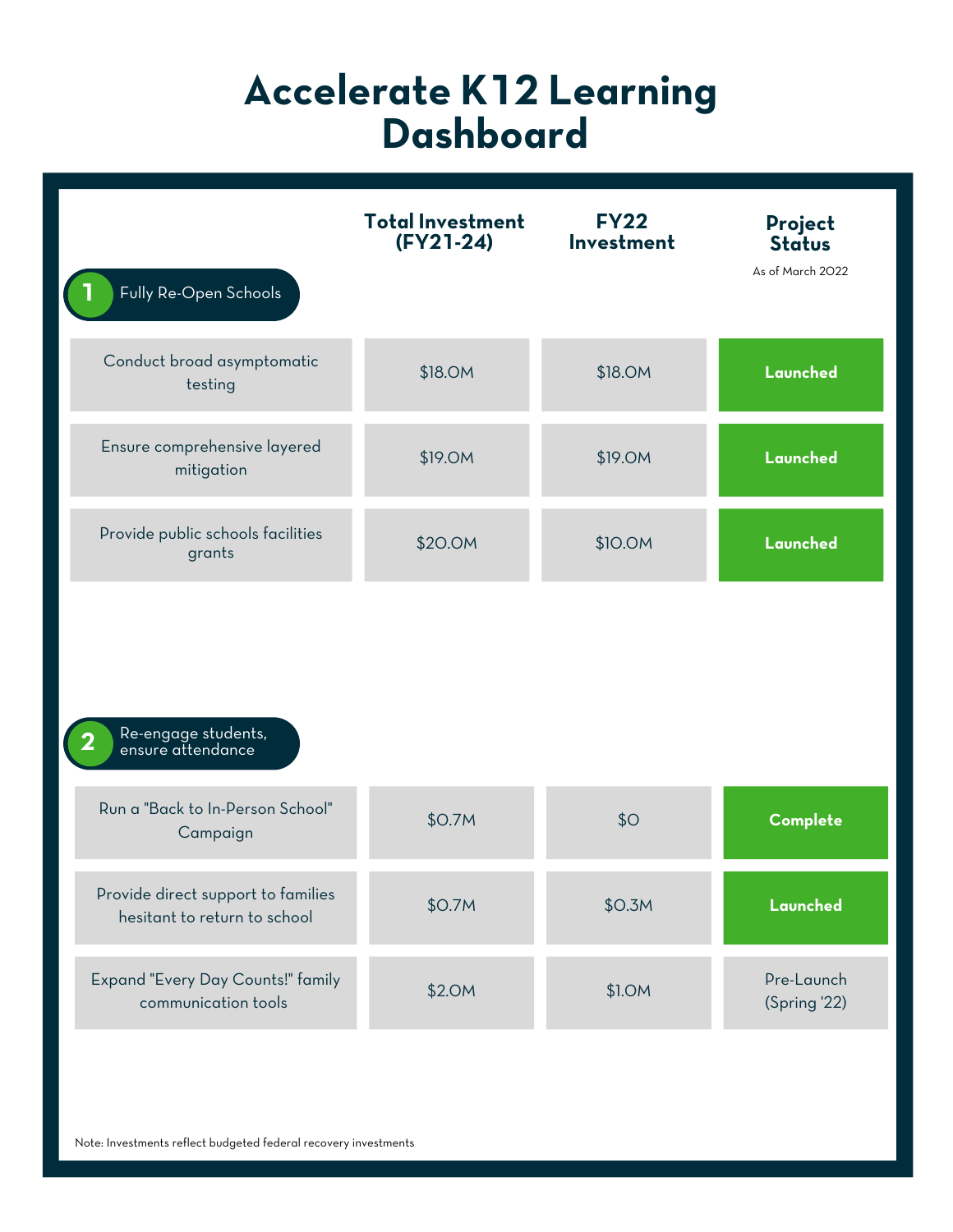| Keep Youth Safe                                         | <b>Total Investment</b><br>$(FY21-24)$ | <b>FY22</b><br>Investment | Project<br><b>Status</b><br>As of March 2022 |
|---------------------------------------------------------|----------------------------------------|---------------------------|----------------------------------------------|
| Launch "Safe Passage Safe Blocks"                       | \$15.3M                                | \$4.8M                    | Launched                                     |
| Expand DPR "Afternoon Access"<br>program                | \$1.2M                                 | \$0.4M                    | Launched                                     |
| Expand OST programming through<br>a "safety supplement" | \$3.0M                                 | \$3.0M                    | Launched                                     |
| Implement an OST "Youth<br>Scholarship Fund"            | \$1.0M                                 | \$O.5M                    | Pre-Launch<br>(Spring '22)                   |
| Review sports offerings in DC                           | \$O.3M                                 | \$O.3M                    | Pre-Launch<br>(Spring '22)                   |
| Address student<br>mental health needs                  |                                        |                           |                                              |
| Expand school-based mental<br>health services           | \$8.4M                                 | \$4.0M                    | Launched                                     |
| Strengthen school-based mental<br>health services       | \$0.4M                                 | \$0.2M                    | Launched                                     |
| Provide mobile support for<br>students in crisis        | \$1.0M                                 | \$O.5M                    | Launched                                     |

Note: Investments reflect budgeted federal recovery investments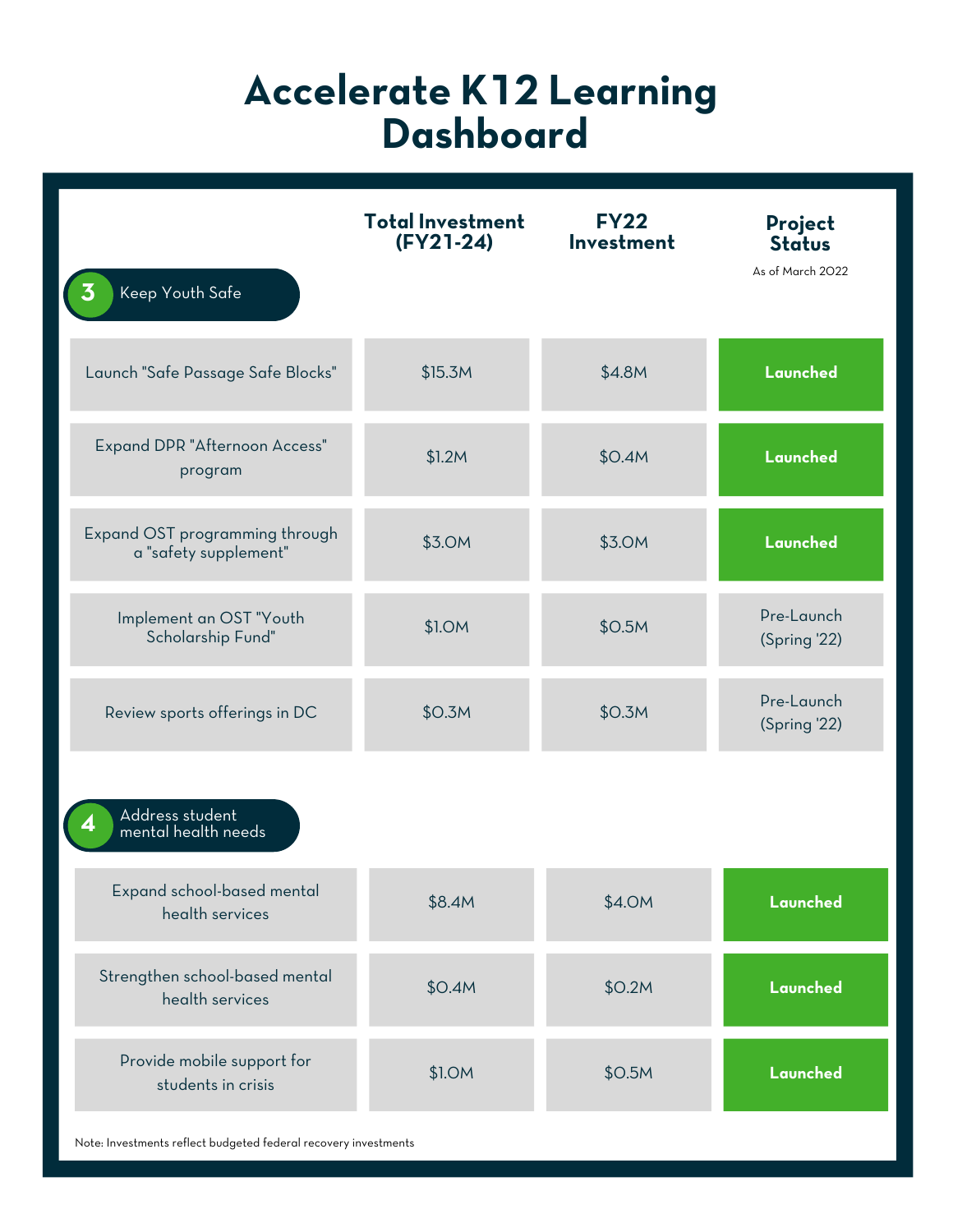| <b>Extend Learning</b><br>Opportunities         | <b>Total Investment</b><br>$(FY21-24)$ | <b>FY22</b><br>Investment | Project<br><b>Status</b><br>As of March 2022 |
|-------------------------------------------------|----------------------------------------|---------------------------|----------------------------------------------|
| Offer "Earn and Learn" through<br><b>MBSYEP</b> | \$11.5M                                | \$6.4M                    | Launched                                     |
| Operate DPR Summer "Boost<br>Camps"             | \$13.2M                                | \$5.7M                    | Launched                                     |
| Implement high-<br>impact tutoring              |                                        |                           |                                              |
| Increase the supply of tutors and<br>tutoring   | \$21.0M                                | \$6.8M                    | Launched                                     |
| Offer tutoring at non-school<br>locations       | \$6.5M                                 | \$2.5M                    | Launched                                     |
| Strengthen tutoring at highest-<br>need schools | \$9.0M                                 | \$4.0M                    | Pre-Launch<br>(Spring '22)                   |
| Support the tutoring ecosystem                  | \$4.5M                                 | \$1.5M                    | Launched                                     |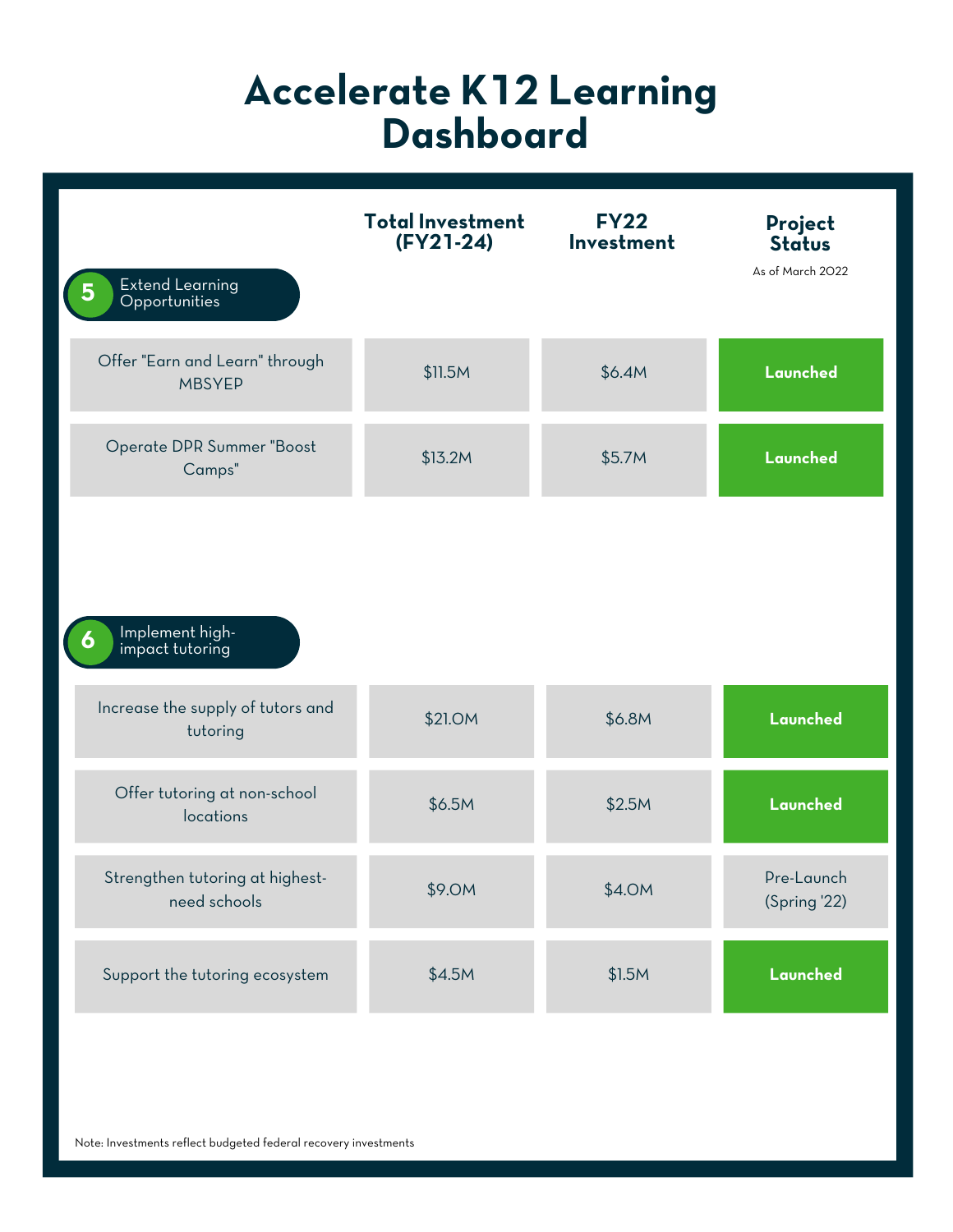| Reimagine secondary<br>pathways to post<br>secondary success                                             | <b>Total Investment</b><br>$(FY21-24)$ | <b>FY22</b><br>Investment | Project<br><b>Status</b><br>As of March 2022 |
|----------------------------------------------------------------------------------------------------------|----------------------------------------|---------------------------|----------------------------------------------|
| Implement the "College Rising"<br>program                                                                | \$4.2M                                 | \$1.5M                    | Launched                                     |
| Launch the Advanced Technical<br>Center                                                                  | \$8.9M                                 | \$4.0M                    | Planning                                     |
| Re-imagine High School: Advanced<br>school-year internships, middle and<br>high school CTE opportunities | \$20.5M                                | \$4.5M                    | Launched                                     |
| Support Educators<br>8                                                                                   |                                        |                           |                                              |
| Provide virtual coaching for<br>teachers                                                                 | \$0.1M                                 | \$0.1M                    | Launched                                     |
| Focus on educator wellness                                                                               | \$0.9M                                 | \$O.3M                    | Launched                                     |
| Implement "Grow Your Own<br>Teacher" Pipeline                                                            | \$4.4M                                 | \$1.5M                    | Planning                                     |
| Care for families                                                                                        |                                        |                           |                                              |
| Promote family wellness<br>Note: Investments reflect budgeted federal recovery investments               | \$1.1M                                 | \$0.5                     | Launched                                     |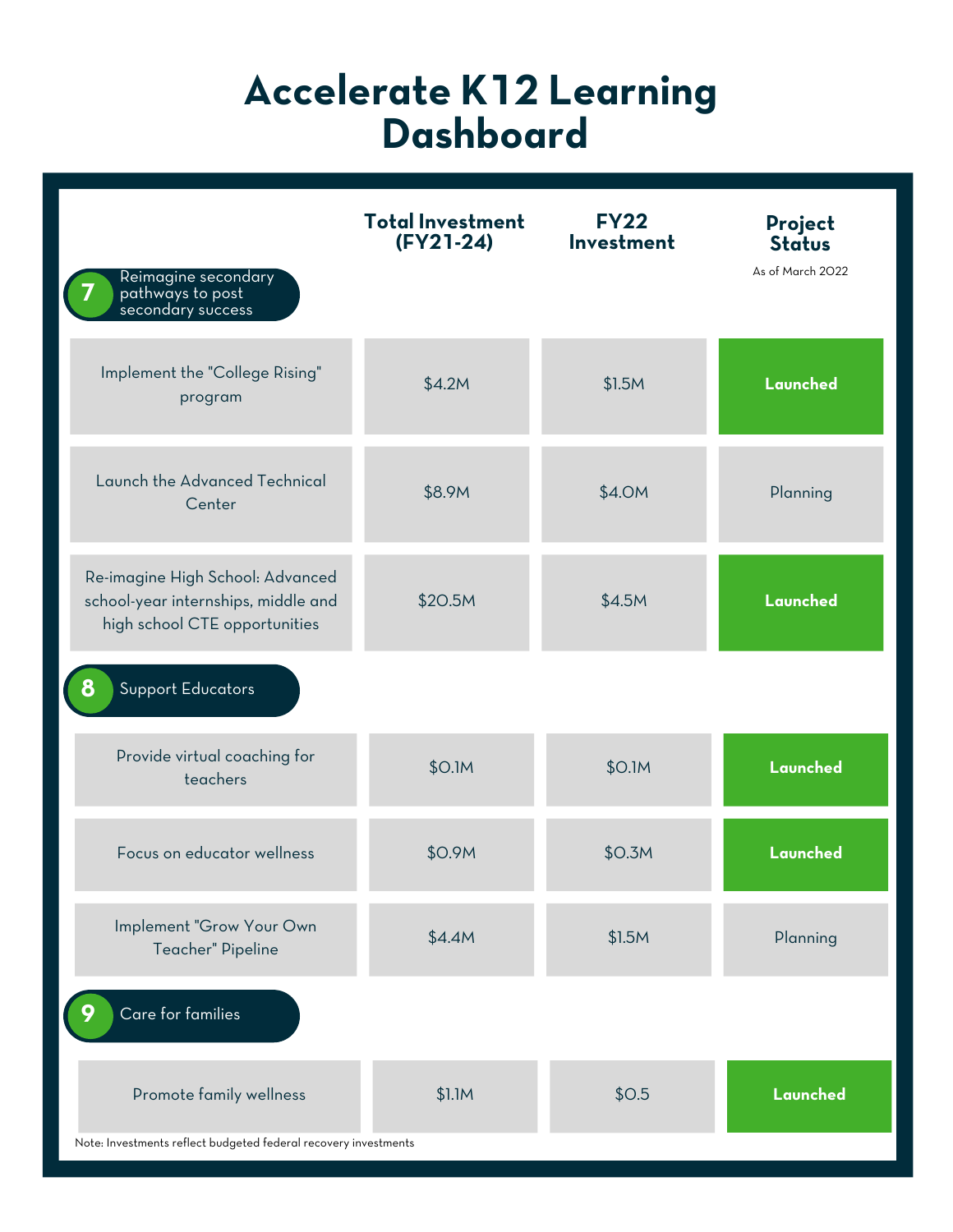### **Drive Inclusive Jobs Recovery for Residents Dashboard**

| Strengthen employer-<br>job-seeker connections            | <b>Total Investment</b><br>$(FY21-24)$ | <b>FY22</b><br>Investment | Project<br><b>Status</b><br>As of March 2022 |
|-----------------------------------------------------------|----------------------------------------|---------------------------|----------------------------------------------|
| <b>Career Coaches</b>                                     | \$9.1M                                 | \$4.6M                    | Pre-Launch<br>(Spring '22)                   |
| Drive surge in high-<br>impact credentialing              |                                        |                           |                                              |
| Launch the "DC Futures" program                           | \$34.7M                                | \$11.1M                   | Launched                                     |
| Promote IT workforce<br>programming                       | \$6.2M                                 | \$3.0M                    | Planning                                     |
| Promote Nursing workforce<br>programming                  | \$5.8M                                 | \$2.2M                    | Planning                                     |
| Offer UDC tuition assistance and<br>enrollment incentives | \$5.2M                                 | \$1.7M                    | Launched                                     |